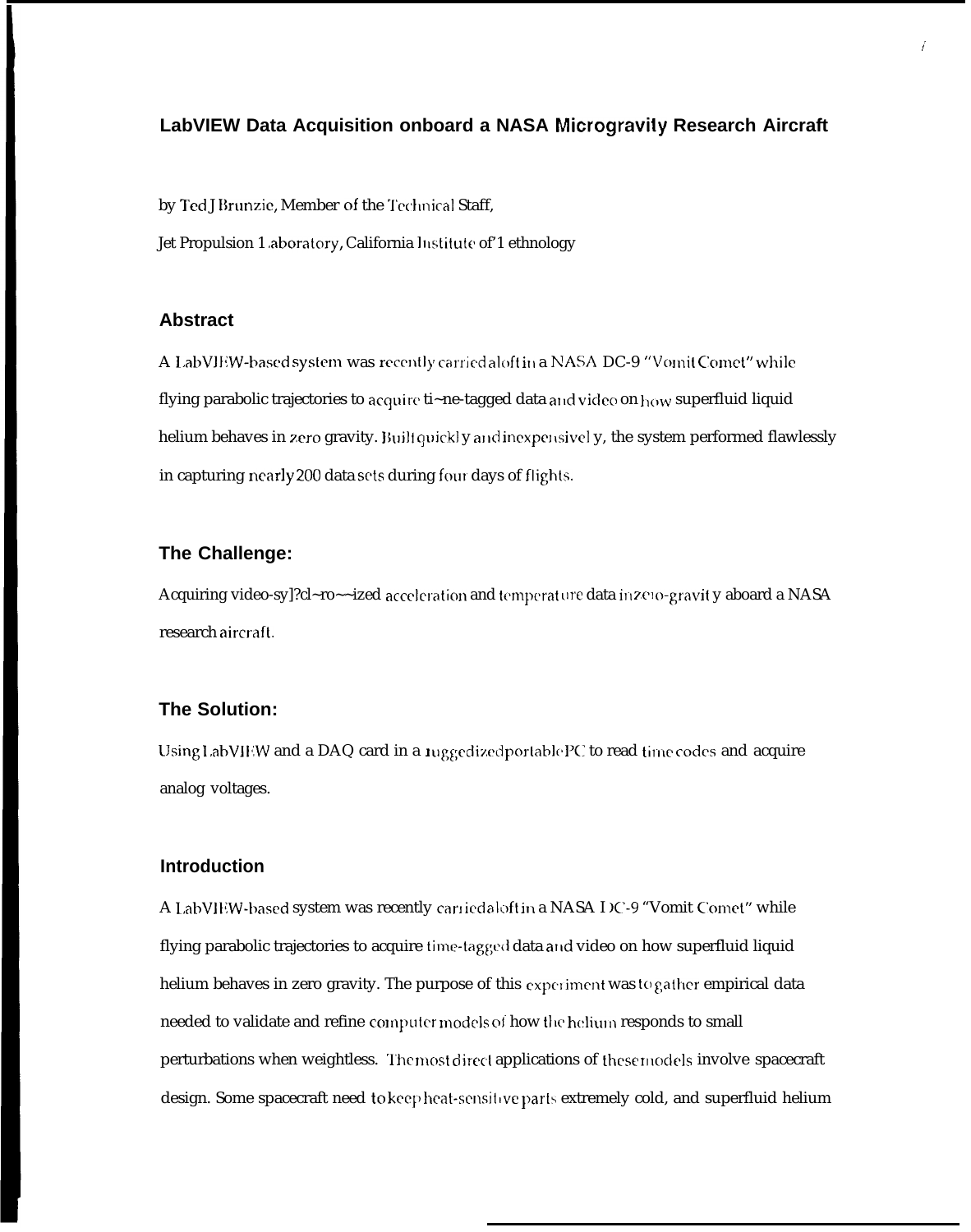offers unique properties that make it idealfor this purpose. A good example of such usc is maintaining uniform, cold mirror temperatures in spare-trased infrared telescopes.

The problem is that even at absolute zero, superfluid helium is still a fluid, and fluids slosh around when disturbed. Superfluid helium is one of the worst offenders, since it has very little viscosity or surface tension. As a result, there is a significant risk of causing instability when maneuvering such a spacecraft, especially a small one, unless this sloshing can be accounted for in the attitude control system. Simply generating a computer mode] of the physics of sloshing is not sufficient; an experiment must be carriedoutto verify the correctness of the model and make refinements. This involves acquiring acceleration data and videotaping a flask of superfluid liquid helium while suspended in zero gravity--certainly not an easy task!

#### The Cryogenic Float Package

I was approached by the Low-Temperature Physics group at JPL to build the data acquisition system for this experiment. The equipment consisted of two units, a tubular steel Float Package and a 1 Jata Acquisition Rack. The focus of the Float Package was a small cylindrical dewar of liquid helium having a window on one end and a t ranslucent grid on the other. This flask was submerged in a larger steel dewar of liquid nitrogen to minimize heat transfer to the helium, ensuring sufficient time to perform the experiment before the helium completely evaporated. The outer dewar was fitted with a corresponding pair of windows, with a lamp mounted on one side and a video camera on the other. The camerare corded the image of the helium bubble as it drifted against the background grid. A three axis accelerometer mounted on the outer dewar measured the small g-forces act ing on the helium as it sloshed. A vacuum pump and a pair of Lake Shore cryogenic temperature probes monitored the transition to superfluidity as the helium was evaporatively cooled from 4.2 Kelvins down to 1.4Kelvins during the experiment.

Ż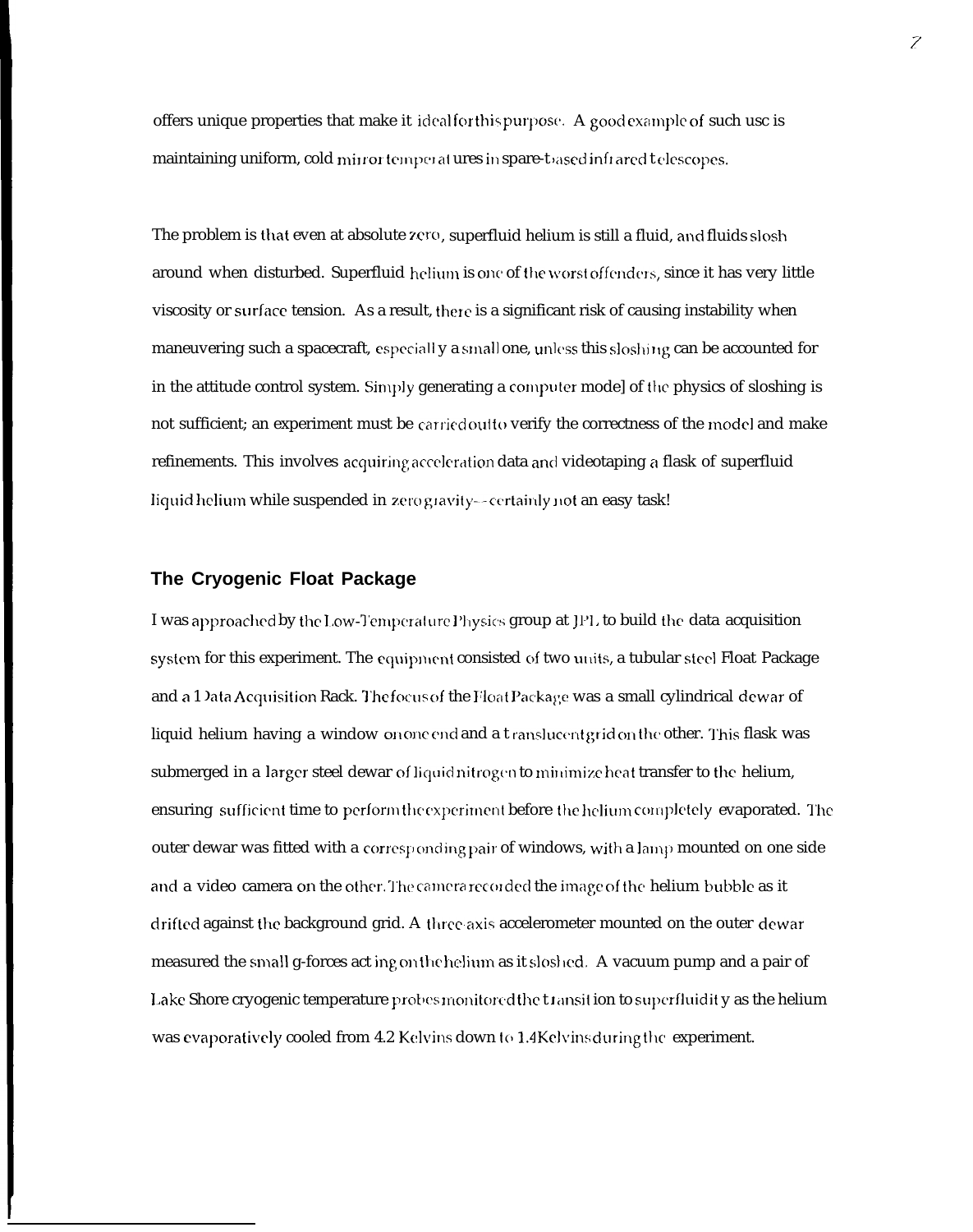The second unit, the Data Acquisition Rack, was a half-height 19" instrument rack bolted securely to the deck of the aircraft, a modified 1 )C-9ca1go jct. The rack contained a Hewlett-Packard dual DC power supply for the accelerometers, a Sony professional VI IS video tape recorder, a Horita time code generator module, a video monitor, and the control computer, mounted on the top of the rack. The control computer was a 100 MI lz Pentium-based ruggedized "lunch box" portable computer made by Dolch, running LabVIEW 3.1.1 under Windows 3.1. A National Instruments AT-MIO-16F5 multi-function data acquisition card occupied one of the Dolch's six full-size EISA/PCI slots. A Cirque touchpad took the place of a mouse ortrackball, neither of which could be used in zero gravity.

The two units were connected by a bundled set of cables providing power to the Float Package and returning data and video signalstothe Data Acquisition Rack. Power for the entire system was provided to rack from the aircraft power supply on two 15 amp 120VAC lines.

#### **Data Acquisition Software Design**

The major design issue for this project involved the synchronization between the video frames recorded by the VCR and the data acquired by the control computer. This was required so that the investigator could later associate the g-forces on the helium bubble with its visual behavior. Since the video was recording images 30times persecond, the data acquisition system needed to cycle at the same rate.

Timing for the main loop was provided by the Horitatime code generator. Every 33 milliseconds the device transmitted a stream of 10 bytes encoding the time and frame number to the PC serial port. This data was read with Serial Read VI, but not decoded. Immediately after ward, the software read an array of seven analog voltages from the MIO card. All data were stored in RAM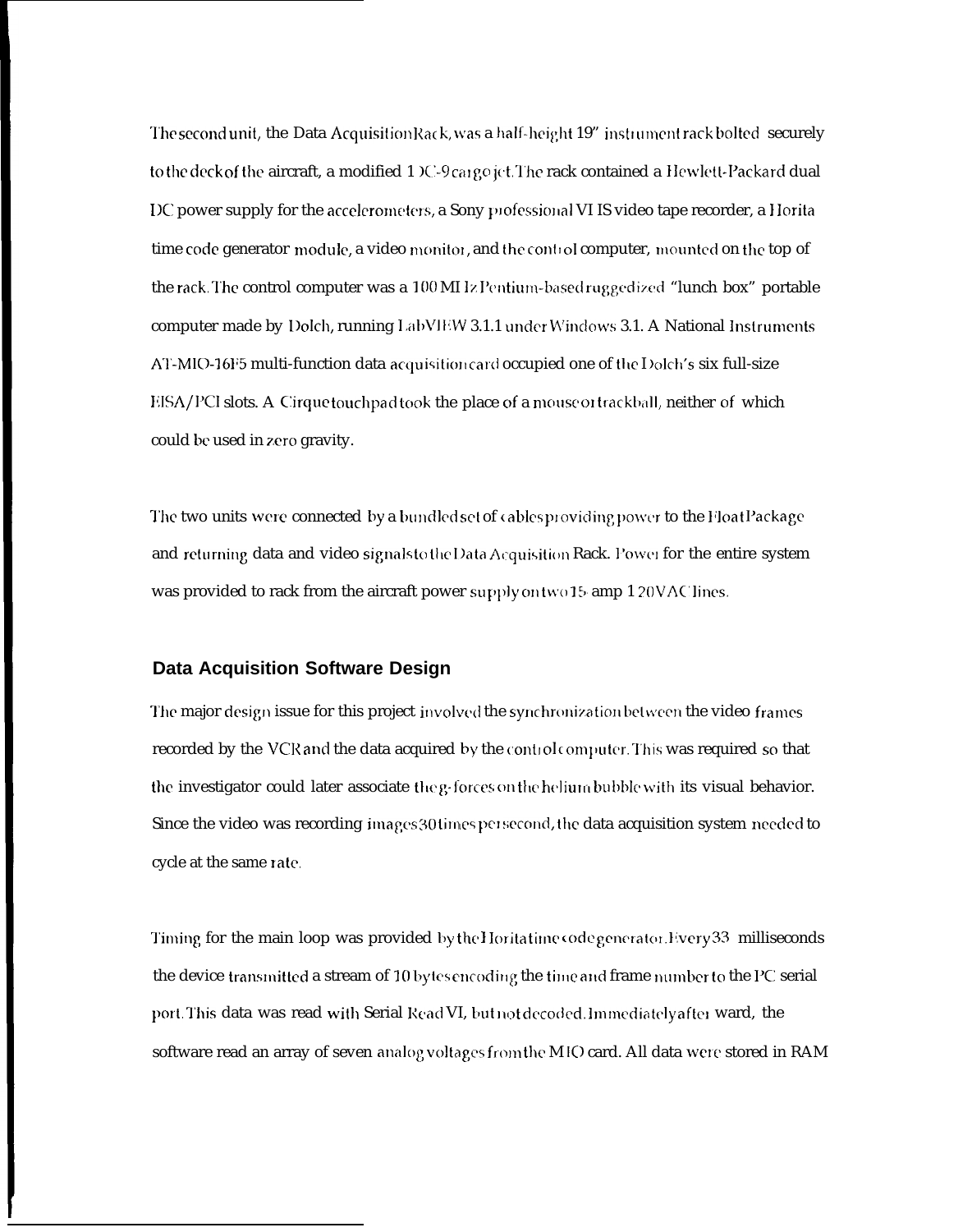in pre-allocated buffers to minimize overhead. Typical acquisition time for each parabola was 40 seconds (1200 samples), bracketing a 20-second period of weightlessness.

The operator was responsible for starting and stopping data acquisition by pressing the Enter key on the keyboard. The operator interface was kept as simple as possible, both to minimize processing overhead and to relieve the operator of any additional stress of operating the system. After acquisition was stopped, the time codes were translated from packed BCD format to time strings, the data acquired was translated using the array to spreadsheet string VI, and the resulting ASCII data written to disk file.

Each parabola resulted in a separate datafile being written to disk to maximize data security, a major design issue. To reduce chances of mistakes, an automatic file and directory generator was developed to maintain date- and time-tagged files. Eachflight resulted in 45 files being written to that clay's directory. I lata was backed up to floppy disk during the flight back to the airport each clay. Between flights, the data was read into a spreadsheet program for further manipulation and critiquing of the experiment.

#### **Experiment Results**

The four days of flights were very successful, producing four video tapes and 180 files of timetagged acceleration and temperature data. The entire system was developed within two months, just meeting its very tight schedule and budget. The LabVIEW software and NI data acquisition products operated with the rugged PC without a single problem, ant was regarded by the science team as the best part of the system. Preliminary analysis of the video and recorded data indicates several useful sequences were captured a net will be incorporated in the physics models being developed.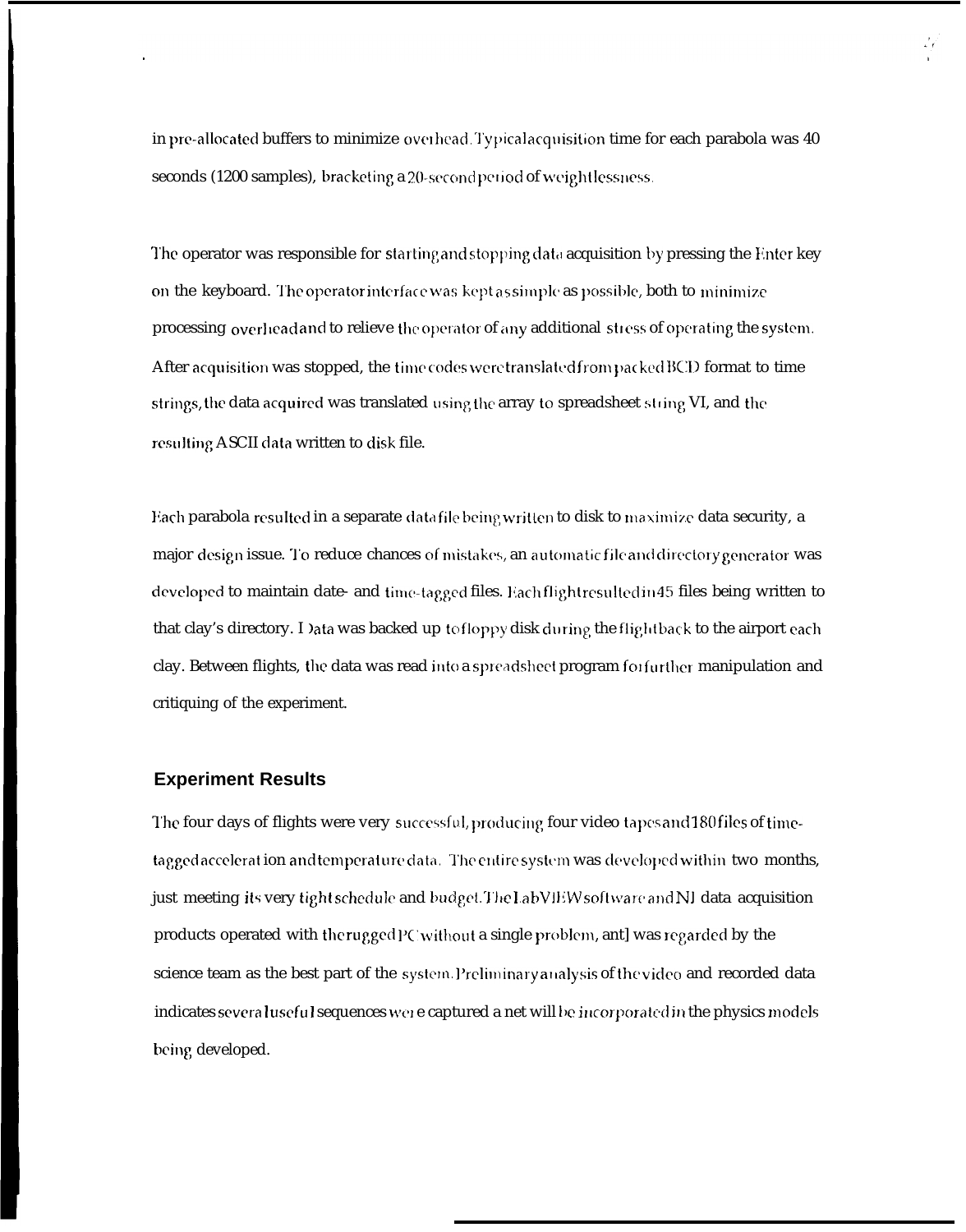# **Acknowledgments:**

The research described in this paper was carried out by the Jet Propulsion Laboratory, California Institute of Fethnology, under a contractwith the National Aeronautics and Space Administration.

# **About the Author:**

Ted Brunzie produces turn-key data acquisition, analysis, and control systems at Caltech's Jet Propulsion Laboratory, providing support for various NASA and industry research projects. His current position as part of the JPL Measurement Technology Center follows an eight-year career in the Deep Space Network developing automated signal processing equipment.

#### **Figure Captions:**

Block Diagram: The block diagram of the JPH ow-Temperature Microgravity Flight Facility illustrates the connection of signal paths between system elements. (BLOCKDIA.FFI4)

Float Package Photo: Flight operations personnel from the Reduced Gravity Office at NASA's Lewis Research Center manage the Float Package as it drifts in zero gravity. (FLOATPKG.JPG)

Data Acquisition Rack Photo: The author floats over the Data Acquisition Rack as LabVIEW automates the capture of experiment data in zero gravity. (DATARACK.JPG)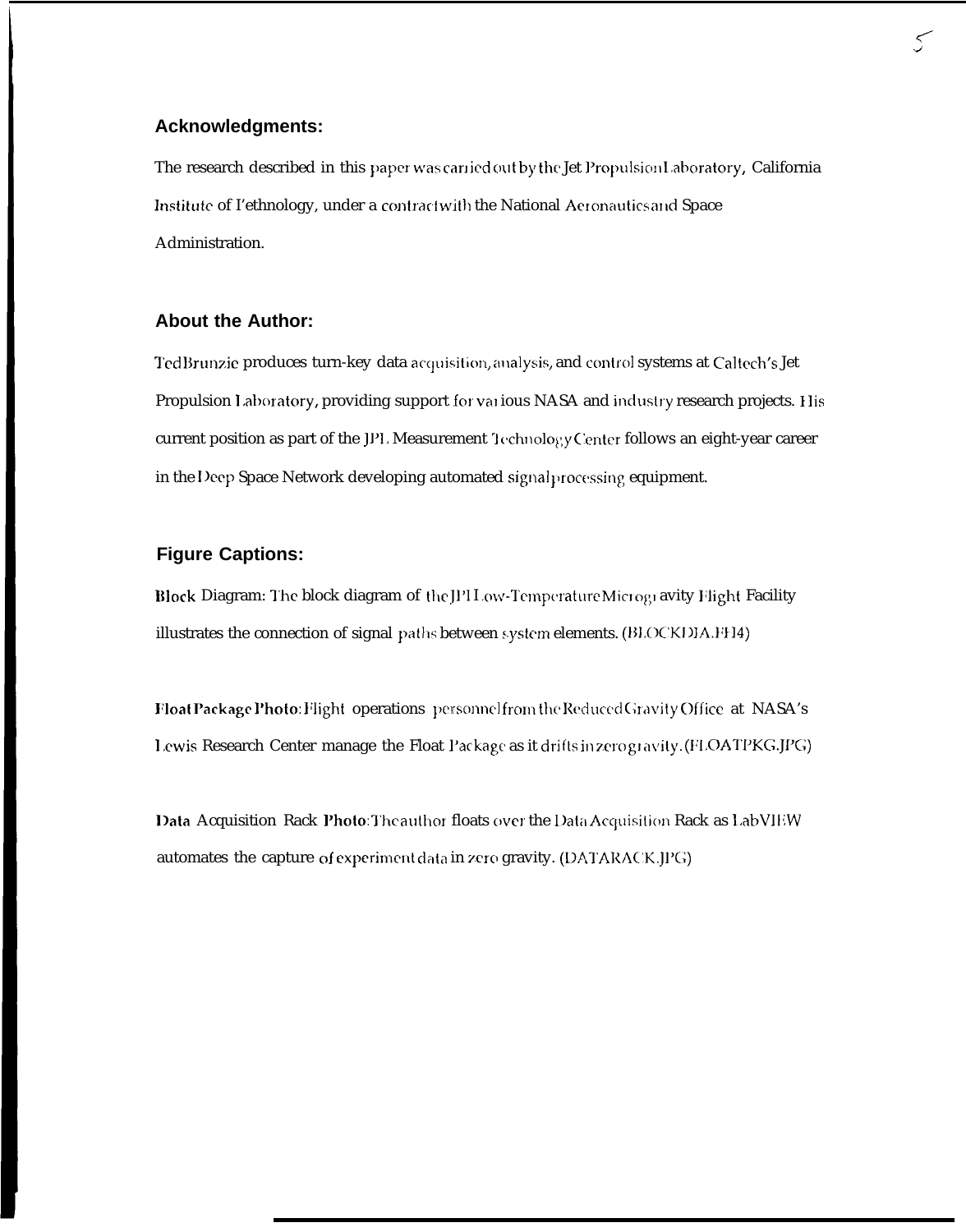# Packages Used to Create the Artwork:

Block Diagram: (BLOCKDIA.FH4)

Freehand v4.0 for Windows

Float Package Photo: (FLOATPKG.JPG)

Microsoft Imager 1.0 to crop, reduce, and convert a scanned photograph

Data Acquisition Rack Photo: (DATARACK.JPG)

Microsoft Imager 1.0 to crop, reduce, and convert a scanned photograph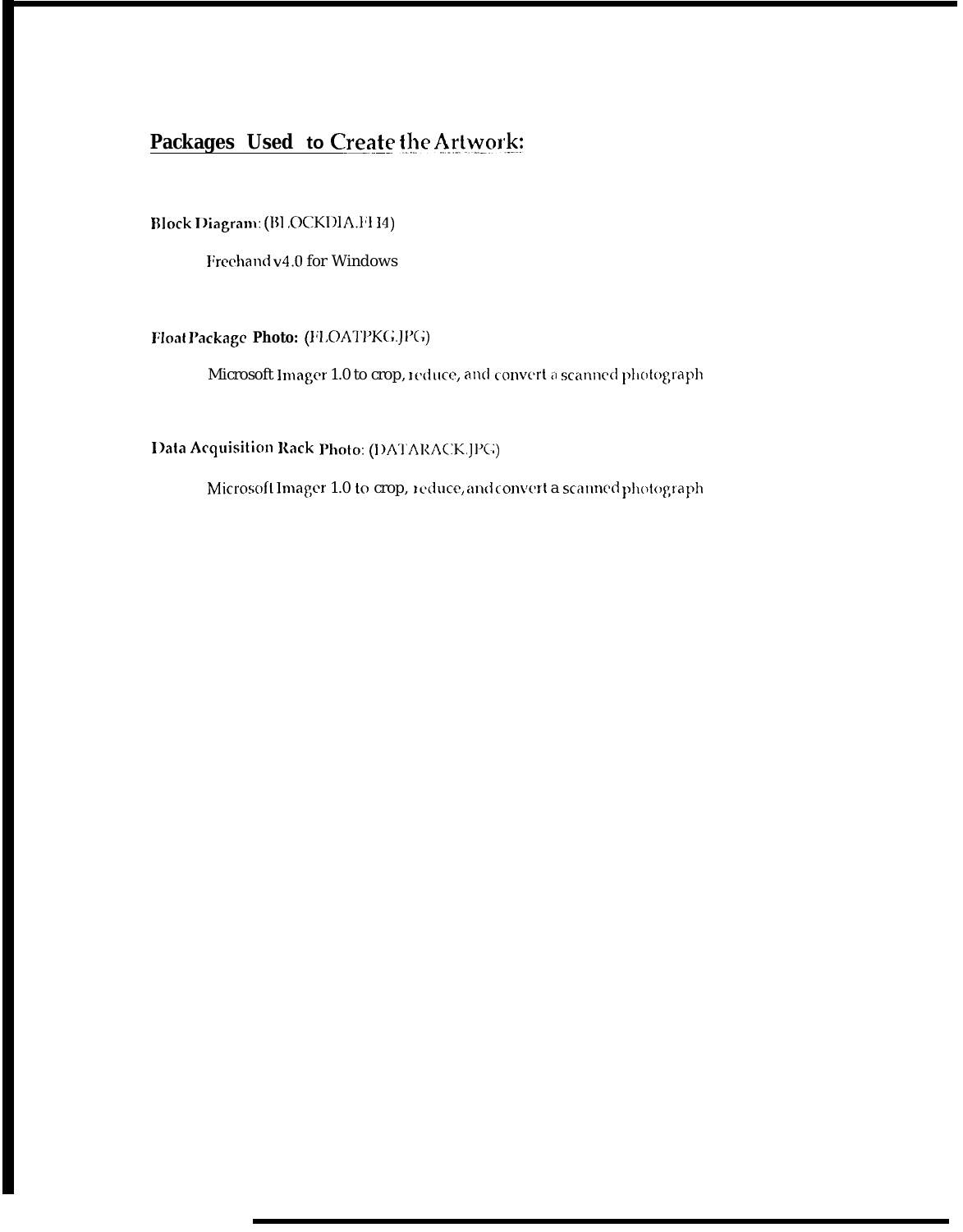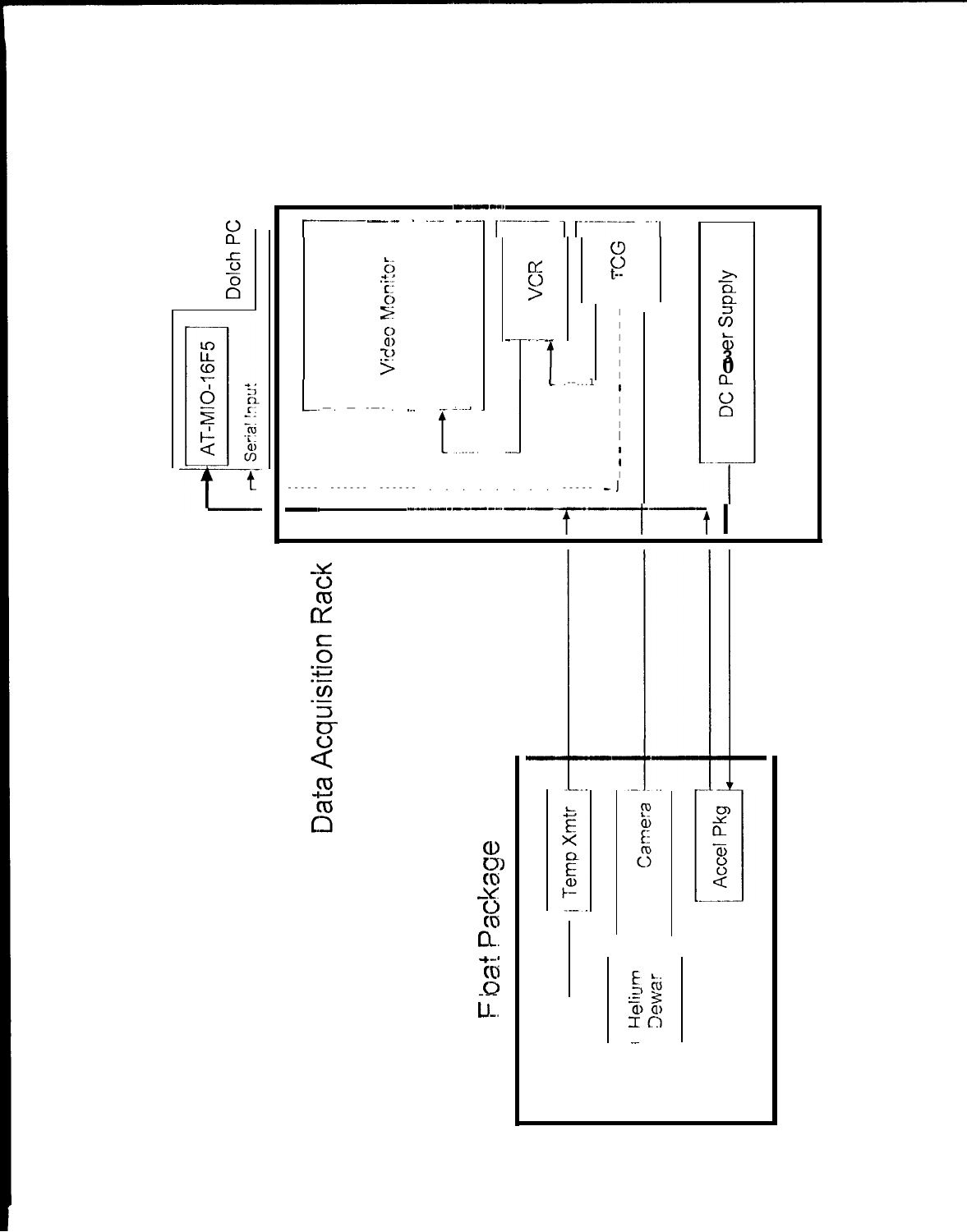